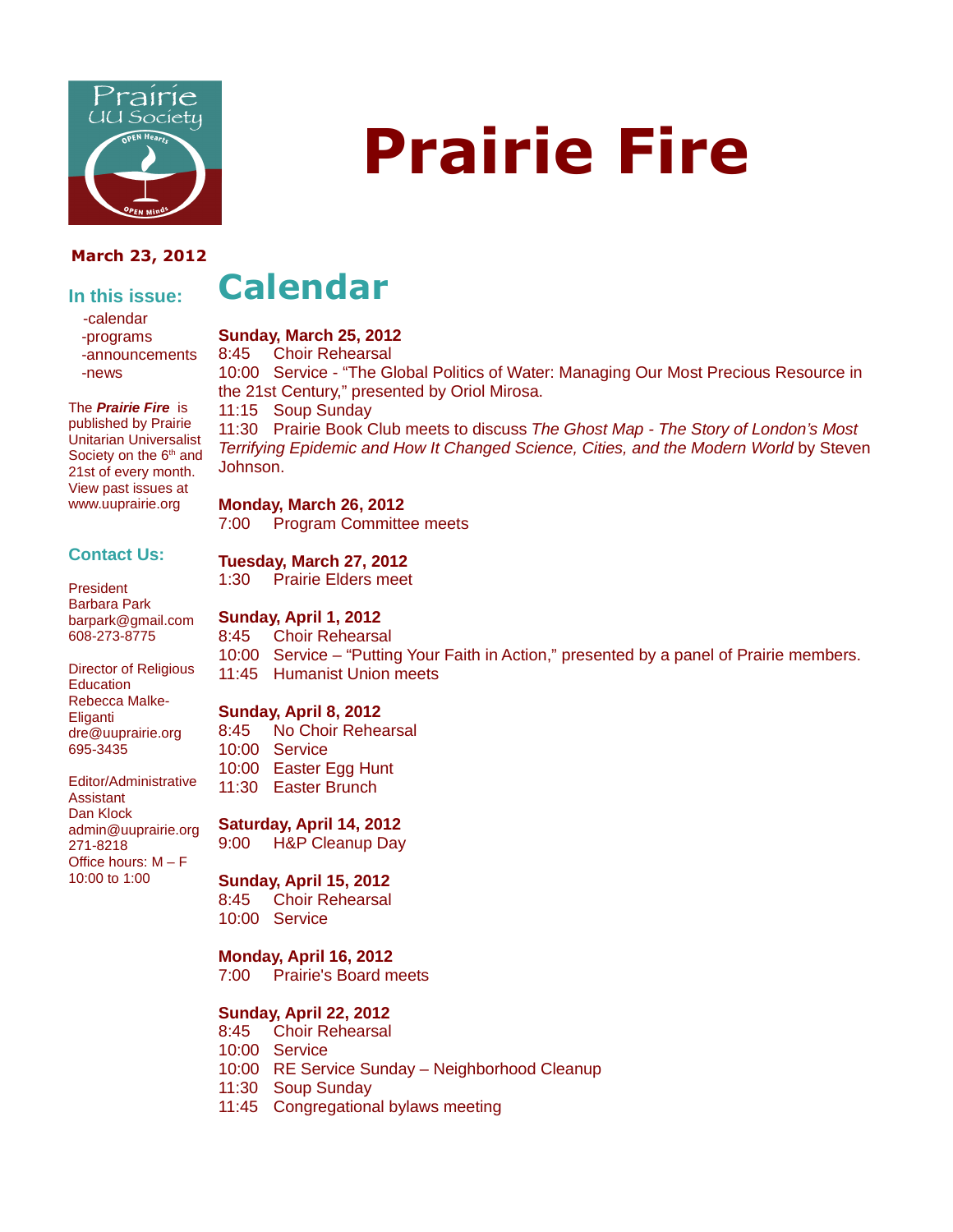#### **Prairie Web Sites: Upcoming Programs**

Home Page www.uuprairie.org

News Group http://groups.yahoo. com/group/prairie news/

Views http://groups.yahoo. com/group/prairie views/

Social Action http://socialaction. madisonwi.us

Humanist Union http://humanist. madisonwi.us

# **Input Deadlines:**

Calendar items, announcements, and program descriptions are due on the 1st and 15th of each month. Please send to Dan Klock at admin@uuprairie.org or call 271-8218.

#### **Sunday, March 25, 2012, 10:00 a.m. 10:00 a.m. "The Global Politics of Water: Managing Our Most Precious Resource in the 21st Century," presented by Oriol Mirosa.**

In this talk, Oriol Mirosa will provide an overview of the global water challenges that humanity is facing in the 21st century. Oriol will discuss how states and a range of other public and private actors are attempting to meet these challenges at the international level, paying particular attention to the new forms of global water governance that have emerged in the last two decades. The presentation will conclude with a review of the two main approaches to water management currently being debated at the global level – 'water as a commodity' and 'water as a human right' – and their implications for people's access to water.

#### **Sunday, April 1, 2012, 10:00 a.m. 10:00 a.m. "Putting Your Faith in Action," presented by a panel of Prairie members.**

UU minister L.B. Fisher once said, "Universalists are often asked where they stand. The only true answer to give to this question is that we do not stand at all, we move".

How do our principles guide us in our daily search for truth and justice? This morning, we'll have a panel of four Prairie members who will tell us how they put their faith into action by sharing their volunteer experiences.

# **Announcements**

**Spring Cleanup Day:** Prairie's H&P committee will have a Spring cleanup on Saturday, April 14, from 9:00am to 1:00pm. Let Dirk Herr-Hoyman know if there is some specific activity you feel should be done.

**The Humanist Union** will meet on Sunday, April 1. A potluck lunch will be served at 11:45, followed by a report on the Reason Rally at 12:30.

# **News**

#### **PRAIRIE ELDERS MEETING:**

Tuesday, March 27, 1:30-3:20, Nakoma Room, Heritage Oaks building, Oakwood Village West. Call contacts for directions, parking or a ride. If convenient, bring your own beverage cup and a few snacks. Newcomers welcome.

TOPIC: Issues of Death and Dying. Comment on your most important concerns, share information you gleaned from workshops and personal experience or just come and listen. For a good review of decisions and tasks, see First Unitarian Society's 2011 publication "Final Choices." A copy can be downloaded at http://fusmadison.org/media/FinalChoices2011.pdf You may wish to selectively print pages. The document is 36 pages long. An outline of Final Choices will be mailed to members who don't use the web. Included will be a list of recommended readings which address the dying process and our feelings about death.

ABOUT US: Prairie Elders aims to provide good times and mutual support for Prairie UU Members and Friends over 65 and UUs living at the facility where we meet. Our "round robin" format makes it easier to hear and gives all of us the option of speaking. Topics alternate between general issues and personal interests. Contacts: Donna Murdoch 238-3802, Gordon Cunningham 230-3367, Rosemary Dorney 238- 4382 or Rose Smith 233-3363. Call Donna to add your name to the mailing list.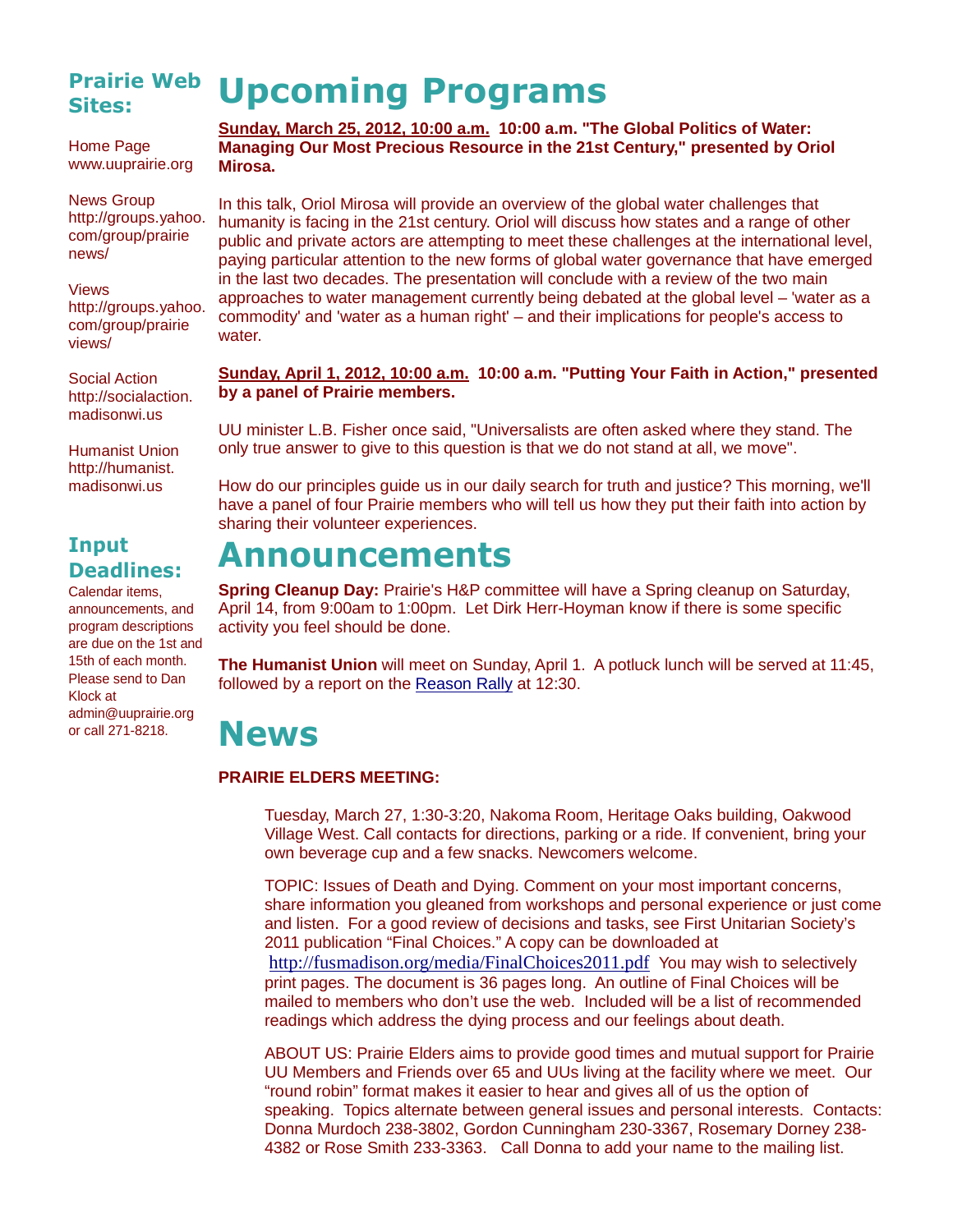#### **Prairie Family Retreat - April 27-29, 2012:**

Mark your calendars for the annual Prairie Family Retreat at Bethel Horizons in Dodgeville, WI. The fun begins Friday evening, April 27<sup>th</sup> and continues through noon on Sunday, April 29<sup>th</sup>. This is a great time for Prairie members to connect with each other in a less hurried environment, have a chance to play, sing, talk, or just linger over coffee.

For those of you who have not attended a Prairie Retreat before, here is the typical schedule:

Friday evening - arrival in the early evening, finger food potluck, mixer games Saturday - breakfast, programming (arts and crafts, games, discussions, etc,) lunch, more programming, dinner, talent show, and folk dancing Sunday - breakfast, key log ceremony, clean up, and home again

This year's program is being coordinated by Phyllis Long. Here's a "sneak peak" at the offerings: a session of Yoga for Relaxation, a Ukrainian Easter Egg session, a recorder playing workshop, and, of course, meetings of the WOW women's group and the book club.

Kate Liu will be the registrar this year, coordinating rooms and meals and whatnot. Registration forms and an information sheet are attached to this issue of the Prairie Fire, and are also available in hard copy at Prairie or from Kate or Phyllis. Closer to the actual retreat dates, final schedules will be available.

Any questions, please contact Kate Liu -  $kgliu311@gmail.com$ , 238-9153, or Phyllis Long - plong373@gmail.com, 608-325-7397.

#### **Bylaws Tweaking:**

As most of you know, on February 19<sup>th</sup> our society passed a set of new bylaws that will go into effect July 1, 2012. Though many hours, much thought and many people contributed to the content, there were still a few issues we didn't have time to resolve. This April and May we will have three opportunities to discuss additional amendments for potential passage at the Spring Parish Meeting June 5<sup>th</sup>. If you are interested in participating, here is the process.

- 1. Take a look at the new Bylaws, posted on Prairie's website under "About Us" on the left side of the main page.
- 2. Write your proposed change or amendment, indicating what language you would like to add or delete, and where in the Bylaws any new language should be inserted.
- 3. Send your proposal to me by email, mail, or in person at Prairie.
- 4. I will gather proposals and publish them for the congregation to consider.
- 5. Come to one of the additional Bylaws discussion sessions, scheduled after service Sundays 4/22 and 5/06, and sometime on Saturday 4/28 at the Prairie Retreat.
- 6. In our discussions we will decide on any amendments to be published in advance of the Spring Parish Meeting for our congregation's consideration and a vote there.

Again, thank you all for your thoughtful contributions to the effective functioning of your Society!

Rachel Long Chair, Long Range Planning

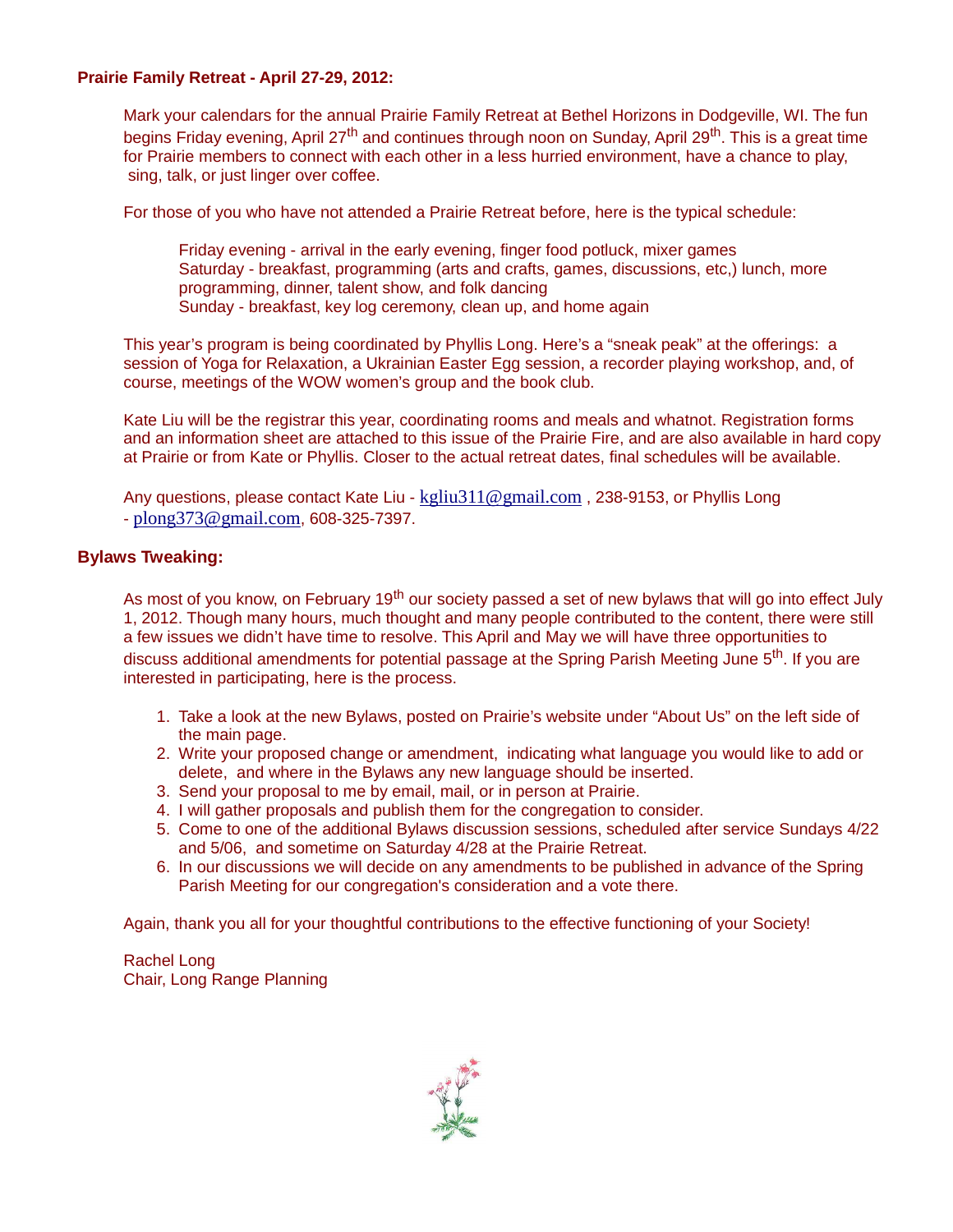# **PRAIRIE UU SOCIETY SPRING FAMILY RETREAT Bethel Horizons Center, April 27-29, 2012**

| Names:   |  |  |
|----------|--|--|
| Phone:   |  |  |
| Address: |  |  |
| Email:   |  |  |

# **Registrations are due by Sunday, April 15th Please complete both sides!**

**ACCOMMODATIONS**: Please read carefully to see what is included in each type of lodging, and note that *"Kids" are 11 and under.*

**Prairie Center**: (*The most "hotel-like." 4-5/room, private disability-accessible bathrooms, 72 beds total. Bring your own bedding (sheets, pillow, blankets,) toiletries, & towels; or rent sheets and towels for \$10.*) # adults \_\_\_\_ X \$68 for 2 nights = \_\_\_\_\_\_\_ # kids\_\_\_\_ X \$34 for 2 nights = \_\_\_\_ # adults \_\_\_\_ X \$36 for 1 night = \_\_\_\_\_\_\_\_ # kids \_\_\_ X \$18 for 1 night = \_\_\_\_\_ # sheet/towel rentals  $\frac{\overline{X} \cdot \$10}{\overline{S}10}$ **Barn Retreat Center**: (*26 single beds, shared bathrooms. Bring your own bedding (sheets, pillow, blankets,) toiletries, & towels.*) # adults \_\_\_\_ X \$54 for 2 nights = \_\_\_\_\_\_\_\_ # kids \_\_\_\_ X \$27 for 2 nights = \_\_\_\_\_ # adults \_\_\_\_ X \$30 for 1 night = \_\_\_\_\_\_\_ # adults \_\_\_\_ X \$15 for 1 night = \_\_\_\_

**Camping** (*As rustic as it gets. Bring your own tent, bedding, toiletries, towels, etc…)* # sites \_\_\_\_\_\_\_\_ X \$42 for 2 nights = \_\_\_\_\_\_\_\_\_\_\_\_\_\_\_ (one family per site) # sites \_\_\_\_\_\_\_ X \$22 for 1 night = \_\_\_\_\_\_\_\_\_\_

## **Subtotal of Accommodations: \$\_\_\_\_\_\_\_\_\_\_**

*Please note: rooms are assigned on a first-come, first-served basis after accommodation for age & disability.* 

# **MEALS**

| <b>Adults</b>                             | <b>Kids</b>                             |
|-------------------------------------------|-----------------------------------------|
| Sat. breakfast: #____ x $$7.50 =$ \$___   | Sat. breakfast: # $\qquad x $3.75 =$    |
| Sat. lunch:#______ x \$8.50 = \$_____     | Sat. lunch:# $x $4.25 = $$              |
| Sat. dinner: # $x $12 = $$                | Sat. dinner: # $x$ \$6.00 = \$          |
| Sun. breakfast: #_____ x $$7.50 = $$      | Sun. Breakfast: # $\angle x$ \$3.75= \$ |
| Sat. all-day-coffee # $\_ x$1.50 = $$     |                                         |
| Or All Meals: #____ x $$37.00 = $$ ______ | All meals: # kids ____ x $$17.75 = $$   |

# **Subtotal meals**: **\$ \_\_\_\_\_\_\_\_\_\_**

Special Diet concerns: #people\_\_\_\_\_\_ is/are vegetarians or have other special diet concerns. Please contact Kate (or she will contact you) to discuss.

**(continued on the back!)**